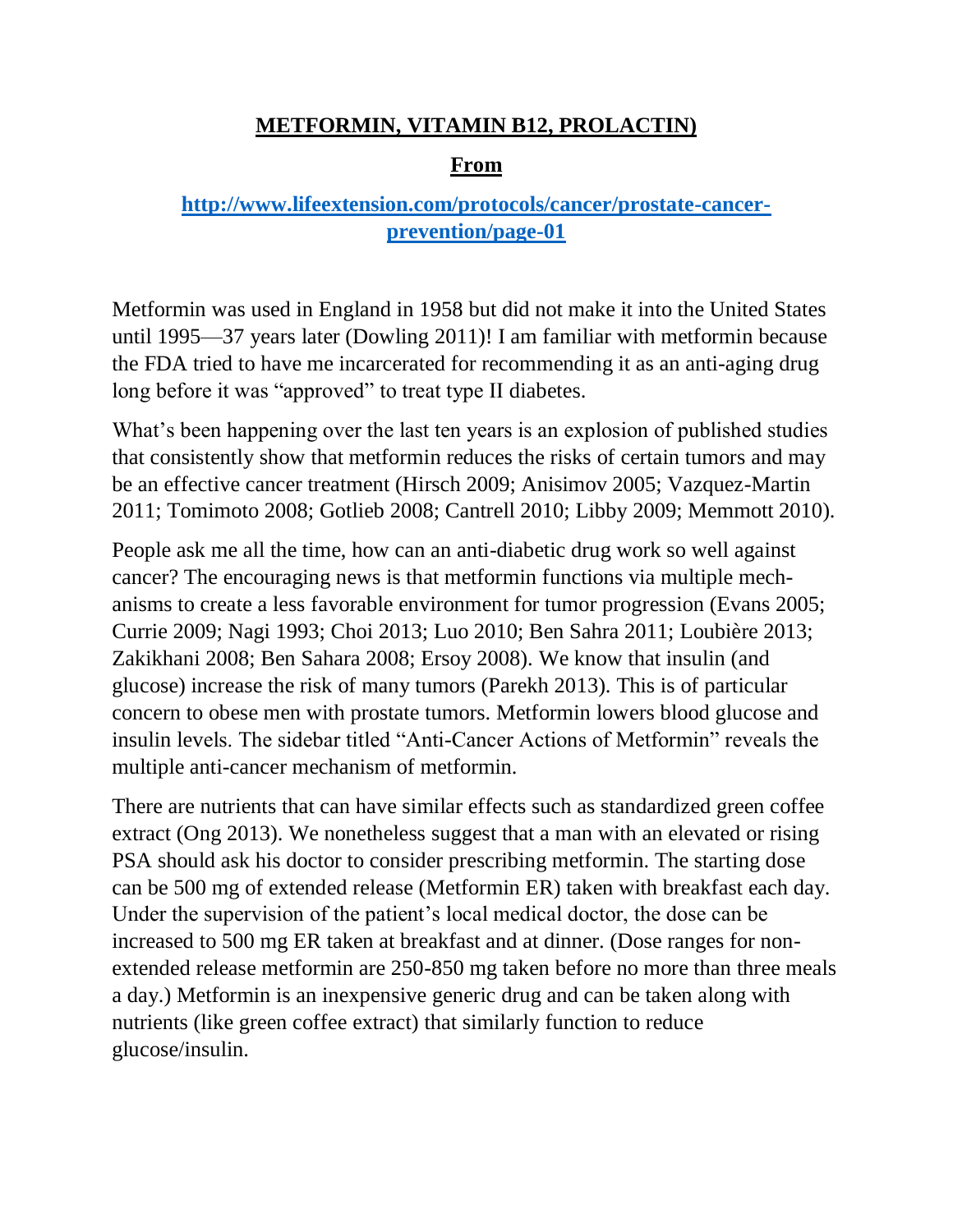Metformin does more than slash tumor-promoting glucose/insulin levels. It also acts directly on cancer cells to induce apoptosis and/or inhibit proliferation (Jalving 2010). Metformin does this conserving the process by which food is converted to energy (Choi 2013; Luo 2010; Ben Sahra 2011; Loubière 2013). Healthy cells react to metformin by adjusting their functions to use less energy. A cancer cell, on the other hand, that is forced to minimize energy consumption is less able to exhibit aggressive metastatic or proliferative behavior (Dunlap 2012). In other scenarios, the energy stress caused by metformin is sufficient to cause cancer cell death.

The National Cancer Institute is sponsoring a clinical study where metformin will be tested to see if it can slow the progression of prostate cancer in men undergoing active surveillance (watchful waiting) with low-grade tumors (Fleshner 2013). We hope the study design includes the measurement of 2-hour post-prandial (2 hours after meals) blood glucose levels as well as glycosylated hemoglobin (HbA1c) to ascertain that optimal dosing of study subjects has been achieved.

## Anti-Cancer Actions of Metformin

Numerous studies show the anti-diabetic drug metformin can slow growth of existing cancers and decrease risk of developing new cancers. Some studies show metformin may protect against prostate cancer and aid in treatment. Here are some of its anti-cancer mechanisms:

Metformin reduces levels of glucose, insulin, and insulin-like growth factors that fuel tumor growth (Evans 2005; Currie 2009; Nagi 1993; Choi 2013).

Metformin activates a powerful molecule called AMPK (adenosine monophosphate-activated protein kinase) that subjects cancer cells to unique metabolic stresses not experienced by healthy tissues. (Activated AMPK promotes death [apoptosis] of malignant cells and prevents their development.) (Choi 2013; Luo 2010)

Metformin independently inhibits mTOR (mammalian target of rapamycin) that regulates cell growth, energy metabolism, cell motility, cell survival, and protein synthesis (Ben Sahra 2011; Loubière 2013).

Metformin mimics the benefits of a hormone called adiponectin in activating AMPK-dependent growth inhibition in prostate cancer cells (Zakikhani 2008).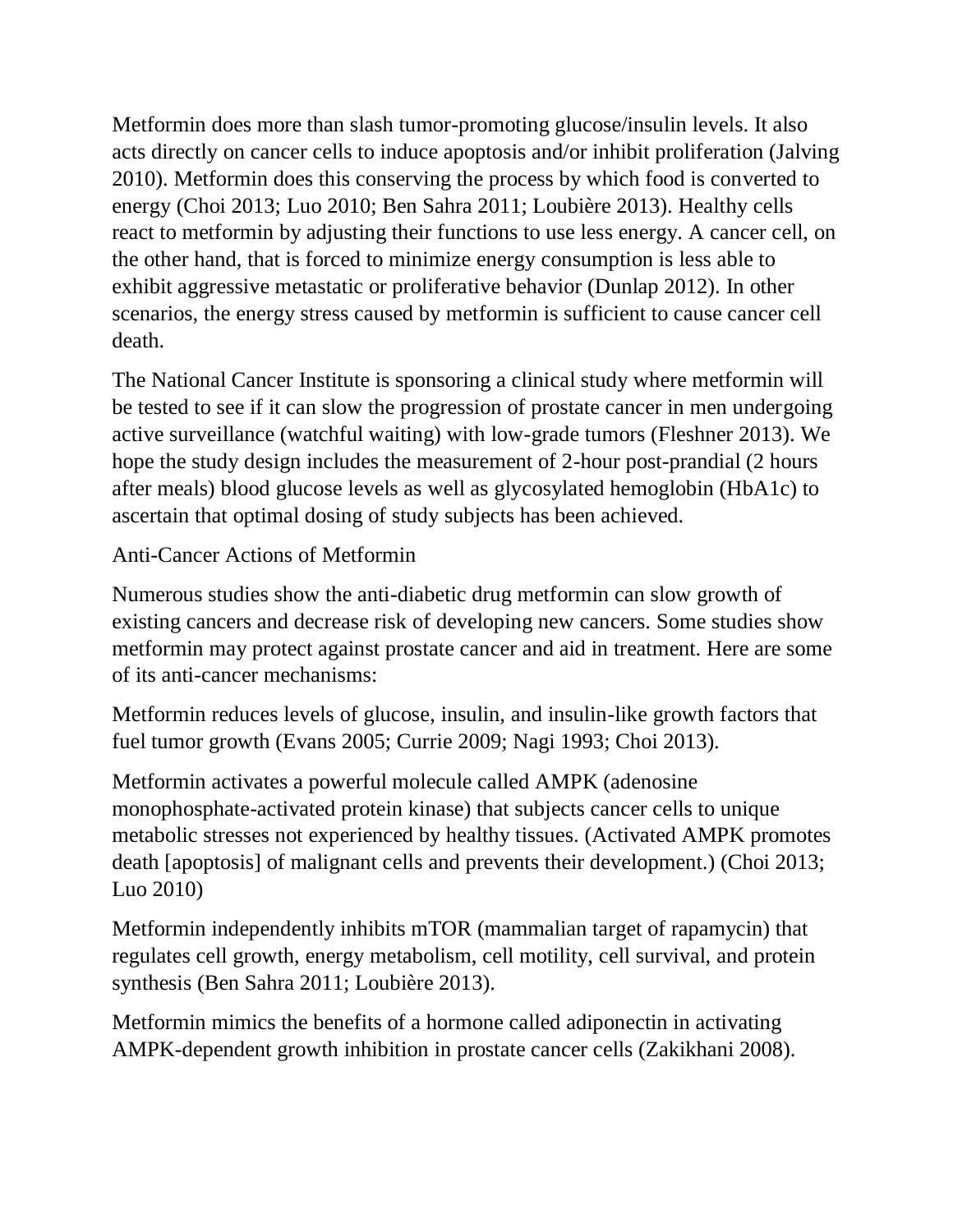Metformin blocks cancer cell reproductive cycles by decreasing levels of a growthpromoting protein called cyclin D1 (Ben Sahra 2008).

Metformin increases production of a protein (p27) that inhibits the cell division cycle (Ben Sahra 2008).

Metformin suppresses vascular endothelial growth factor (VEGF) thereby cutting off the blood supply to tumors (Ersoy 2008).

At a cancer conference in early 2013, the results of a study were reported of 22 men (median age 64, median PSA 6 ng/mL) with confirmed prostate cancer that were given 500 mg of metformin three times a day 41 days prior to surgery (prostatectomy). In response to metformin the men showed the expected reductions in glucose and insulin growth factor-1 (IGF-1) blood levels, along with abdominal fat loss (Joshua 2012). What got the researchers excited was that compared to biopsied specimens, the surgically removed prostate glands showed a 32% reduction in a marker of cell proliferation (Ki-67) and a favorable alteration in a pathway tumor cells use to proliferate out of control (via mTOR) (Carlson 2012).

Knowledgeable customers point out that curcumin interferes with these tumor growth pathways via similar mechanisms, which we at Life Extension have long been familiar with (Ravindran 2009). My argument for recommending metformin is that it should produce potent additive effects to curcumin. Moreover, we still don't know what the upper dose limits are for metformin and/or curcumin for cancer treatment, so taking both may have some obvious advantages.

Furthermore, because metformin is a drug, it tends to get more attention from researchers, perhaps because it is easier to obtain funding for drug studies. A European study published this year showed that metformin was effective against advanced castration-resistant prostate cancer. The doctors who conducted this study concluded:

To our knowledge, our results are the first clinical data to indicate that metformin use may improve PSA-recurrence free survival, distant metastasis-free survival, prostate cancer specific mortality, overall survival and reduce the development of castration resistant prostate cancer in prostate cancer patients. Further validation of metformin's potential benefits is warranted (Spratt 2013).

Interestingly, men who are on androgen deprivation therapy to treat prostate cancer often show rising insulin levels that can stimulate tumor growth (Currie 2009;